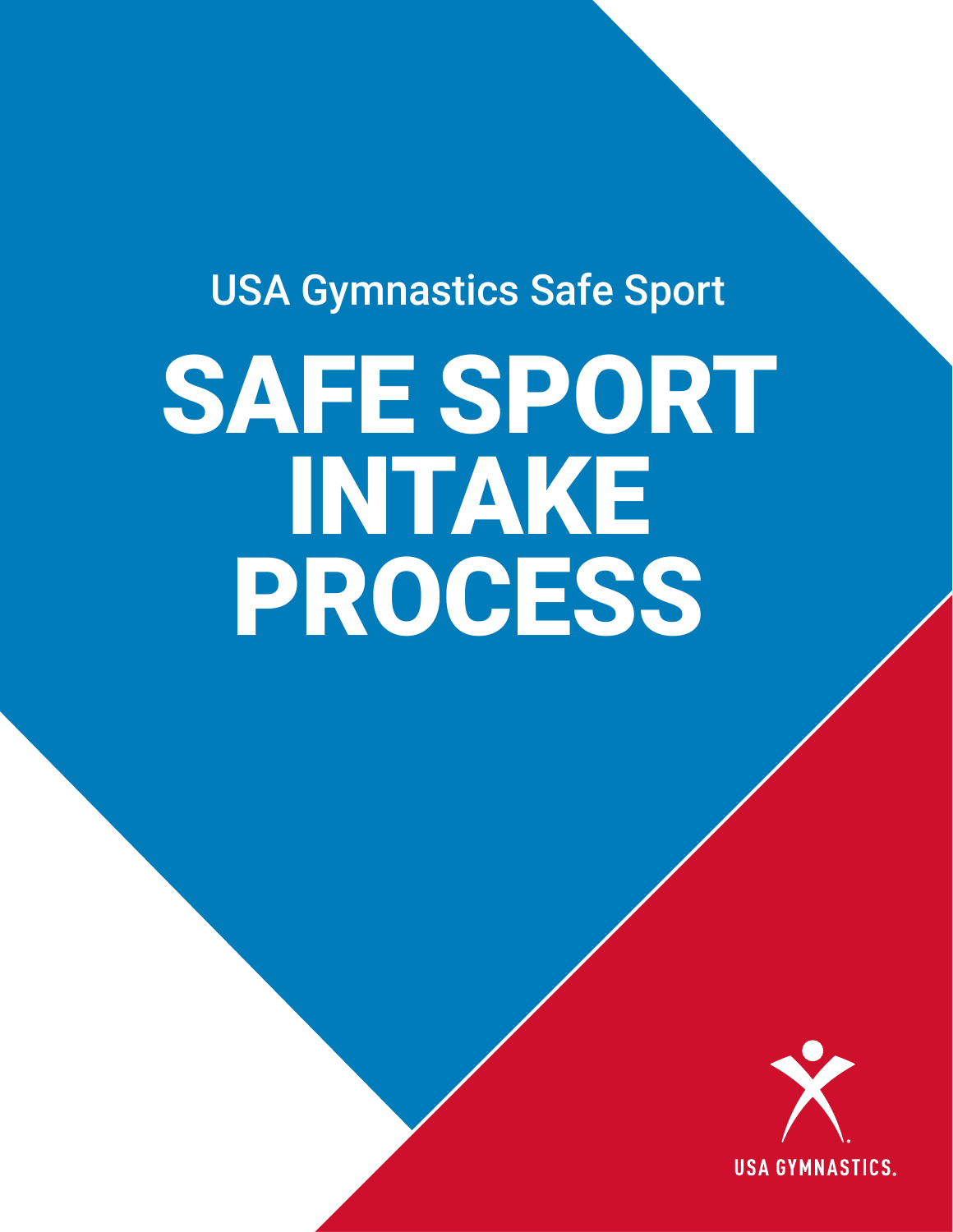Allegations of misconduct or policy violations reported to USA Gymnastics are reviewed as an incident report. USA Gymnastics utilizes a tier system to assess incident reports at intake.

**USA Gymnastics will follow state and federal law and report child abuse, including sexual abuse, or criminal activity to law enforcement and the U.S. Center for SafeSport (the Center).**

The tier system assists in assessing incident reports to:

- Identify allegations that require immediate attention
- Allocate investigative resources
- Determine appropriate resolution

Incident reports are tiered solely on the allegations submitted to USA Gymnastics or provided by the Center and are assigned prior to inquiry or investigation.

Incident reports alleging violations not governed by the *USA Gymnastics Safe Sport Policy* (the Policy) or the *SafeSport Code for the U.S. Olympic and Paralympic Movement* (the Code) are assigned a **Tier 1** and dismissed. **Tier 1** incident reports alleging violations governed by the USA Gymnastics Administrative and Ethical Grievance Procedures are referred to USA Gymnastics Safety and Compliance Counsel or the Ethics and Grievance Committee.

Incident reports assigned a **Tier 2**, **Tier 3**, or **Tier 4**, are assigned for further inquiry, investigation, and resolution.

Incident reports assigned a **Tier 5** will be referred to the Center or the United States Olympic and Paralymic Committee (the USOPC).

The [USA Gymnastics Safe Sport Investigation and Resolution Procedures policy](https://usagym.org/PDFs/safesport/procedures.pdf) fully explains the process for resolution of a case. A brief overview of each tier is on the following pages.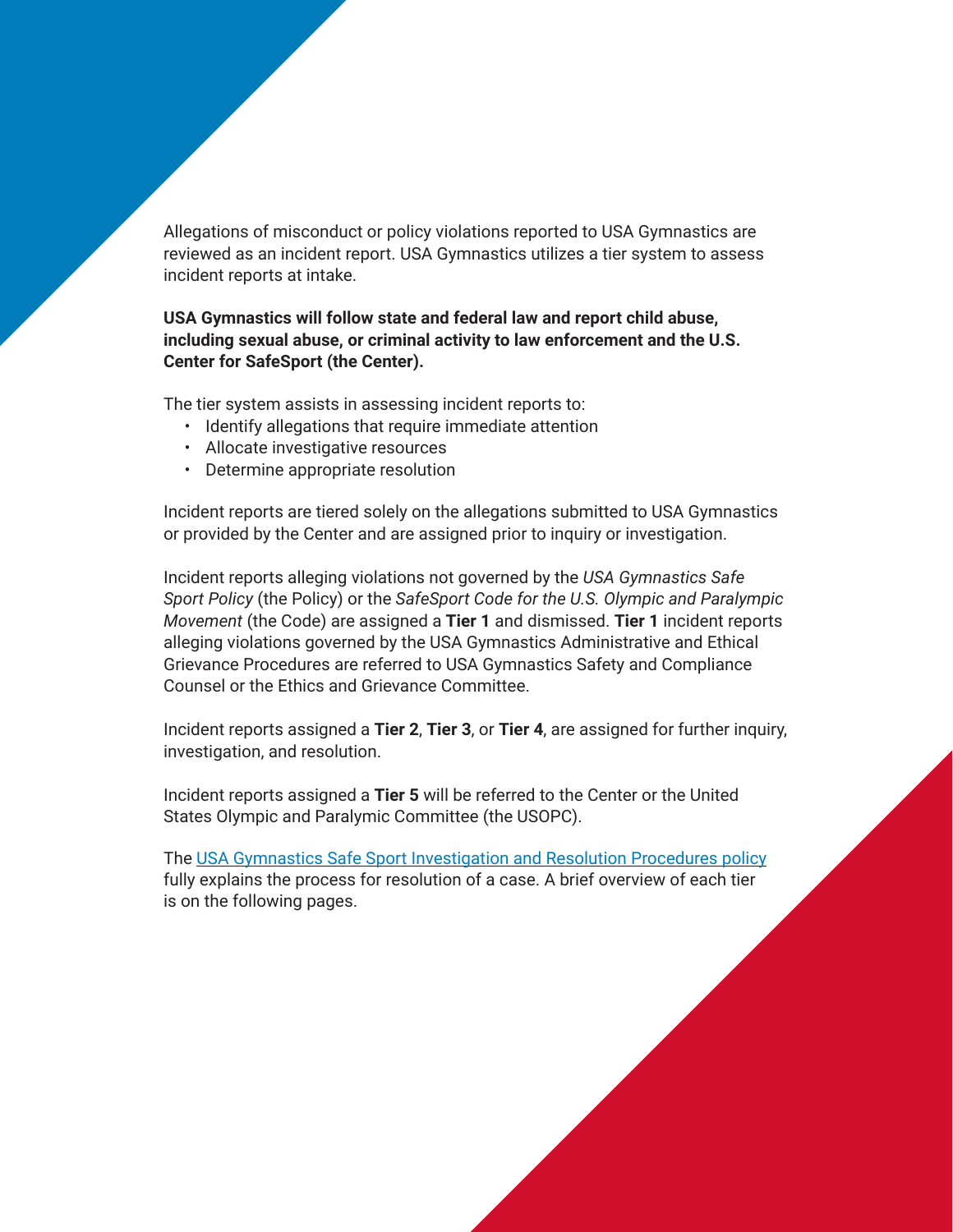

# **TIER 2 INCLUDES**

**Tier 2** Incident reports allege USA Gymnastics Prevention Policy violations that are appropriate for resolution at the Member Club level.

#### **TIER 2 PROCESS**

allege USA Gymnastics Prevention Policy violations that are<br>ion at the Member Club level.<br>may not require a full investigation. Often, they are resolved<br>usualons with the Member Club, involved parties, and USA<br>Club Educati **Tier 2** Incident reports may not require a full investigation. Often, they are resolved informally through discussions with the Member Club, involved parties, and USA Gymnastics Director of Club Education and Outreach.

# **TIER 2 RESOLUTIONS**

**Tier 2** Incident reports are often, but not always, resolved through policy review and compliance, corrective measures, or recommended education.

- One-on-one social media contact with a minor athlete where the content does not suggest inappropriate intent
- Transporting a minor athlete one-on-one in a vehicle
- Failing to allow parental access to practice
- Creating media content on behalf of a minor athlete without parental/guardian permission
- Maintaining private social media connections with minor athletes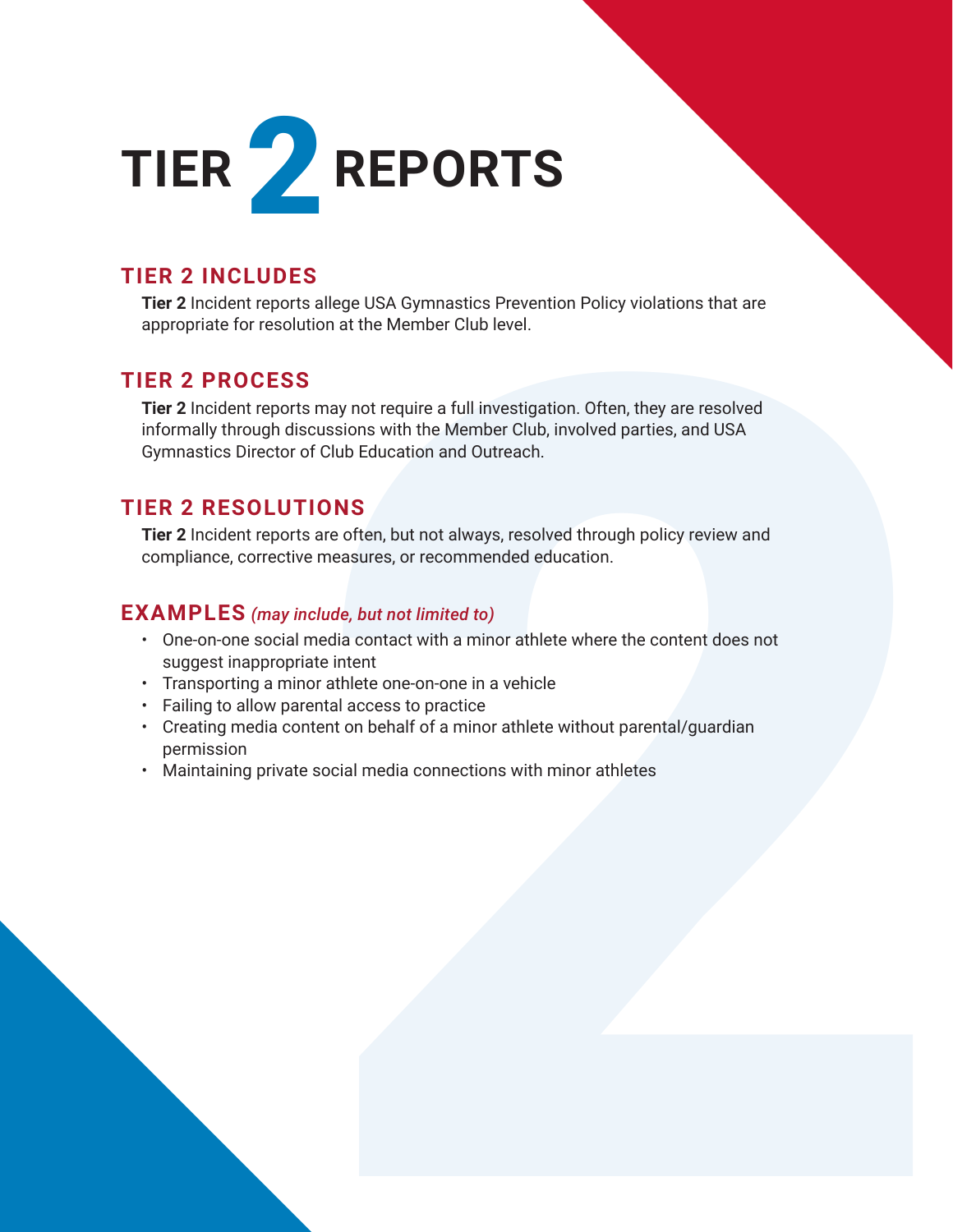

#### **TIER 3 INCLUDES**

**Tier 3** Incident reports allege misconduct violations of the Policy or the Code.

# **TIER 3 PROCESS**

**Tier 3** Incident reports are assigned to a USA Gymnastics Investigator.

# **TIER 3 RESOLUTIONS**

allege misconduct violations of the Policy or the Code.<br>are assigned to a USA Gymnastics investigator.<br>10 NS<br>are often, but not always, resolved through Admonishment,<br>then<br>therministrative closure and may include correctiv **Tier 3** Incident reports are often, but not always, resolved through Admonishment, advisory letters or an administrative closure and may include corrective measures or recommended education.

- Mocking an athlete's body shape or physical appearance
- Attacking an athlete verbally in a manner that serves no training purpose
- Athlete to athlete bullying
- Using conditioning as punishment
- Disregarding a medical restriction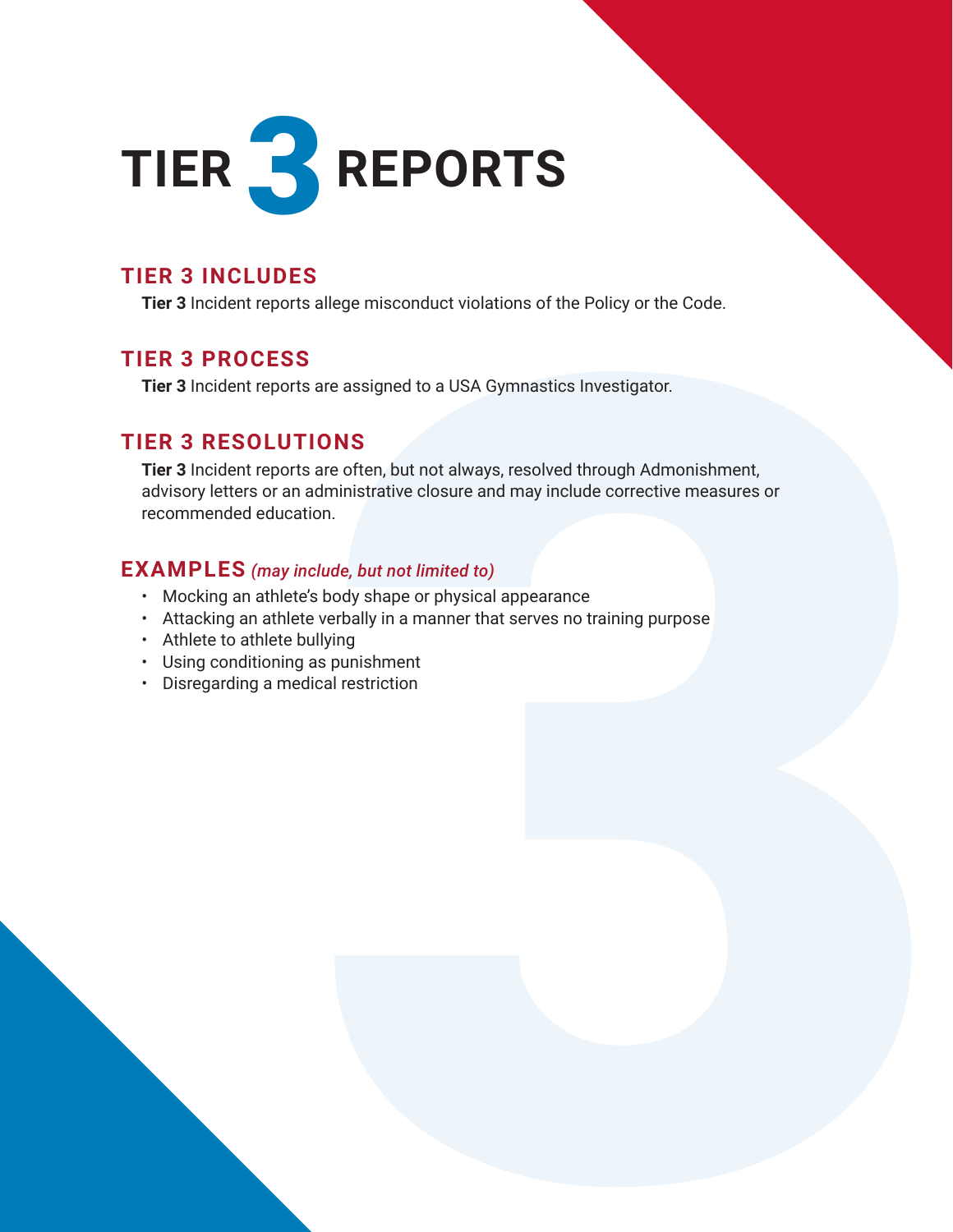

# **TIER 4 INCLUDES**

**Tier 4** Incident reports allege severe misconduct violations. Severity is determined by frequency, intensity, number of reported incidents or reports received, or a reasonable possibility for escalation.

# **TIER 4 PROCESS**

The 4 included reports allege essere misconduct violations. Severity is determined by<br>
frequency, intensity, number of reported incidents or reports received, or a reasonable<br>
possibility for exclusion.<br>
TIER 4 PROCESS<br>
TH **Tier 4** Incident reports are reported to law enforcement as mandated and assigned to a USA Gymnastics Investigator. Restrictive measures or safety plans are imposed as appropriate.

# **TIER 4 RESOLUTIONS**

**Tier 4** Incident reports are often, but not always, resolved through Admonishment, Agreed Decision or a Resolution Panel, and may include educational requirements, probation, restrictive or safety measures, suspension or ineligibility.

- Egregious or severe acts of prohibited conduct, including repeated use of demeaning or harmful coaching techniques or conditioning as punishment
- Intentionally punching, striking, or slapping an athlete
- Repeated offensive conduct based on age, race, ethnicity, culture, religion, national origin, or mental or physical disability
- Retaliation against an individual making a report of misconduct
- Intimidating witnesses, intentionally misleading an investigator or interfering in an investigation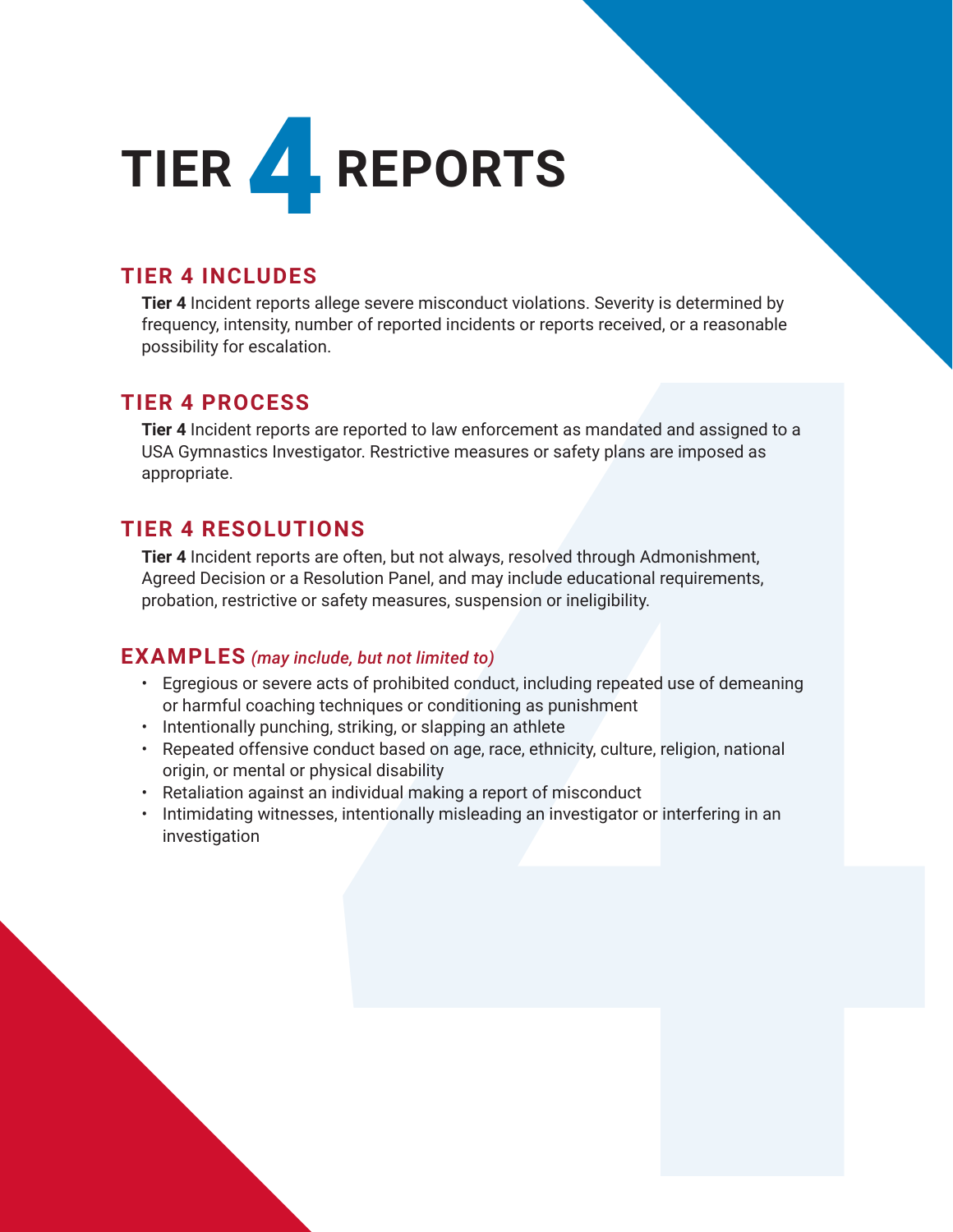

#### **TIER 5 INCLUDES**

allege child abuse, including sexual abuse, or misconduct in "Exclusive direction". This includes, but is not limited to, "Schemel in the Code and imconduct as defined in the Code and misconduct and misconduct the prospect **Tier 5** Incident reports allege child abuse, including sexual abuse, or misconduct subject to the Center's "Exclusive Jurisdiction." This includes, but is not limited to, "Sexual Misconduct" or "Other Inappropriate Conduct" as defined in the Code and criminal charges or dispositions involving child abuse or sexual misconduct. Tier 5 Reports also include allegations related to a matter under the jurisdiction of the Center or the USOPC, related to the Center's process, or involving an individual with whom USA Gymnastics has a conflict of interest.

#### **TIER 5 PROCESS**

**Tier 5** Incident reports are reported to law enforcement as mandated and referred to the Center or the USOPC. Restrictive measures or safety plans are imposed as appropriate.

#### **TIER 5 RESOLUTIONS**

**Tier 5** Incident reports are resolved by the Center or the USOPC. USA Gymnastics will enforce eligibility determinations, sanctions, and restrictive measures as imposed by the Center or the USOPC.

- Sexual misconduct
- Child abuse
- Criminal charges or dispositions involving child abuse or sexual misconduct
- Failing to report child abuse or sexual misconduct
- Interfering with the Center's process